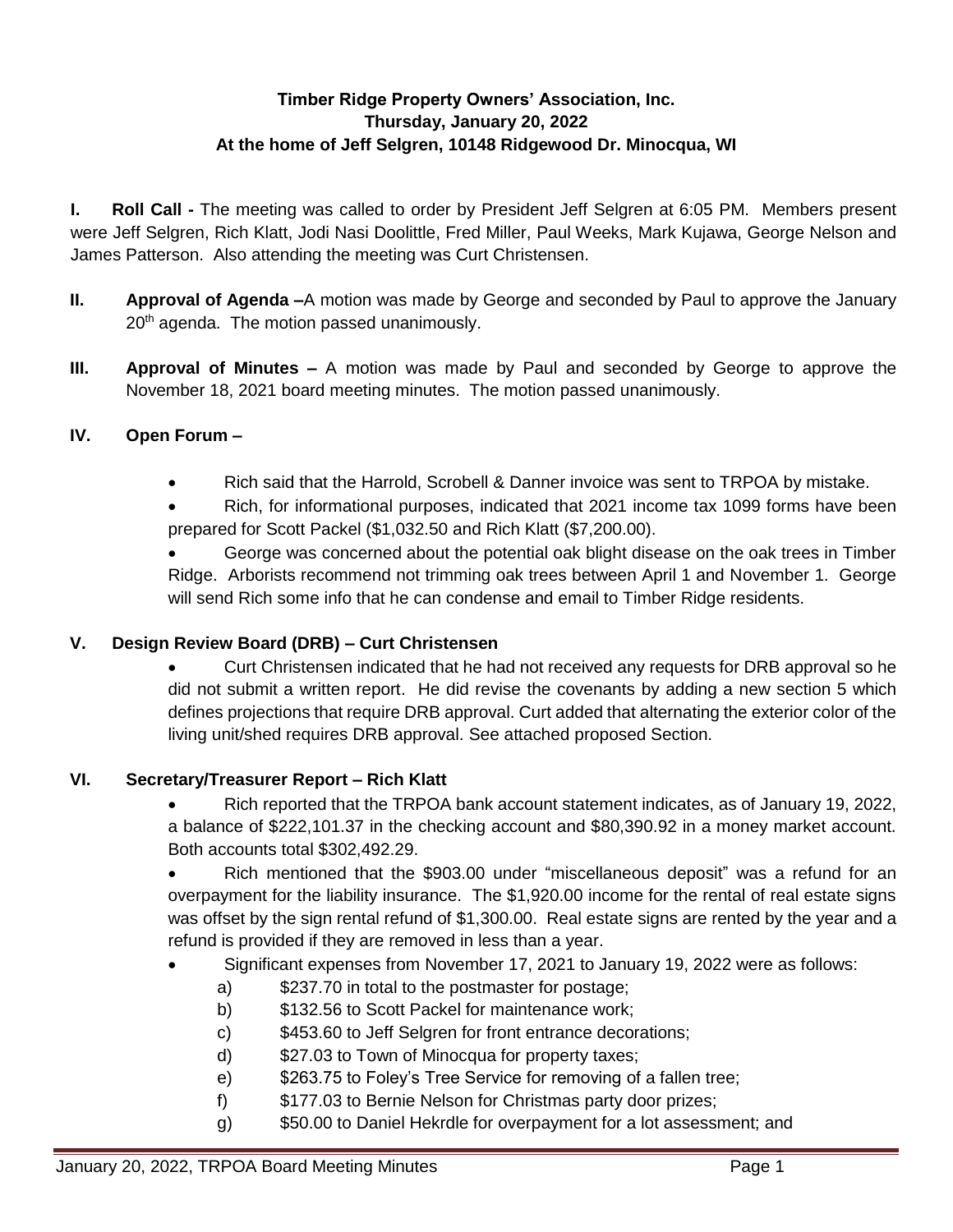h) \$26,494.53 to TRE, LLP for 2022 pool contract.

 **Property Foreclosures**: Rich contacted John Houlihan's office to determine status of the foreclosure procedure, but got no response. The first step will be to have Oneida Title conduct a title search to determine others that may have claims against the three property owners that we will be foreclosing. Rich will continue to contact our attorney to monitor the progress of implementing the foreclosures.

 **Secretary/Treasurer Job Description**; Rich distributed the job description that he prepared. That job description will be discussed at the February meeting when board members have had an opportunity to review the document.

 **Pitlik & Wick spring cleanup invoice**. Typically, the golf course cleans our roadways in the spring. Last year (2021) the golf course equipment was under repair waiting the shipment of parts. Pitlik & Wick was contracted to clean our roadways. They broom the roadways and we were not satisfied with the results. The original invoice was for \$3,080.00, which they have reduced by \$750.00. A motion was made by James and seconded by Fred that we pay the reduced invoice of \$2,330.00. The motion passed.

### **VII. Roads Report/Discussion** - Rich Klatt

 The Timber Ridge Roadway Master Plan (RMP) progress todate was discussed. Sections of Timber Ridge roadways have been completely replaced, and about a third of the roadways have been chip sealed. The consensus of the board was that presently our roadways are in a good condition. Repaving the peripheral roadway's (Forest Dr., Trailwood Dr., Deerwood Rd. and Ridgewood Dr.) possibly should be the next projects to be completed. Rich will estimate the cost of those projects for the February meeting. Rich indicated that a copy of the RMP is on our web site.

#### **VIII. Activities Committee Liaison Report**

- **Post-Christmas Party** was well attended with a total of 65 residents at Norwood Pines Super Club. Generally, board members were satisfied with the food. (no more scratch cards for awarding the door prizes).
- **May Garage Sale** was set as the Friday and Saturday prior to Memorial Day, May 21 and 22 from 9:00 AM to 3:00 PM.
- **Other Social Activities** suggested were spring cleanup, family movie night and pool parties. Other activities, snowmobiling and bicycling.

# **IX. Website/Media Report –** No report.

#### **X. Old Business**

- **Goals and Objectives for 2020-21**:
	- a) It has been difficult to obtain financial information about managing and operating a swimming pool. Allowing the golf course to continue managing was to be the best alternative at this time. A new contract beginning in 2023 needs to be negotiated with the Timber Ridge Golf and Tennis Club. Board members would like to see some improvements to the bath house such as interior painting, which could be done as in-kind service by Timber Ridge residents.
- **Bear Skin Trail Access –** Needs input from Pat Van Hefty.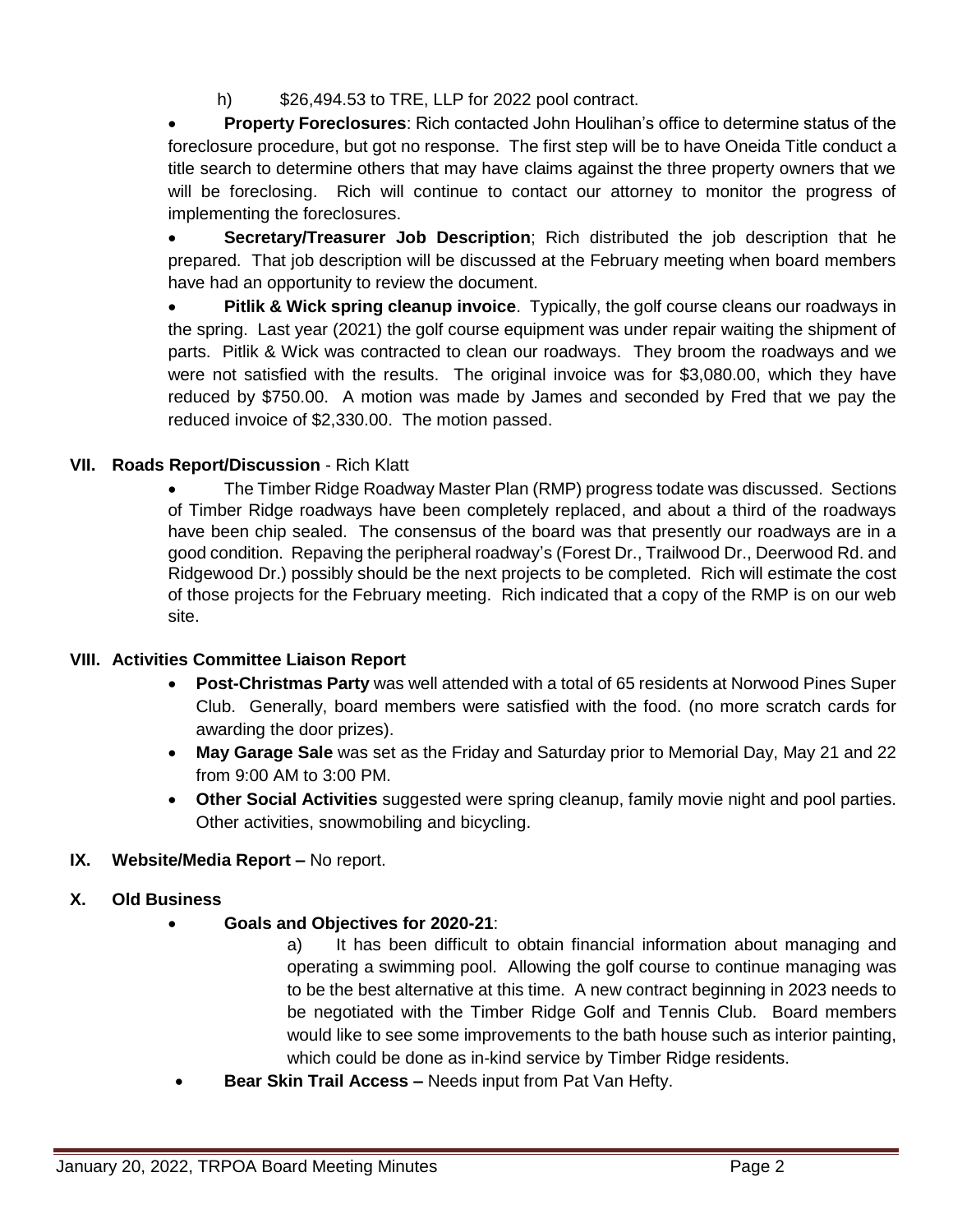**Bear Skin Trail access from Lot 371 –** Too many liability concerns with a trail on private property, but will continue investigating the additional liability cost for a public path on private property.

 **Timber Ridge resident interest survey –** Mark will have a report for the February meeting.

 **Trash pickup on a single day –** James had obtained a proposal from Lakeland Disposal for \$23/household/month. The fee would be assessed to every improved lot in Timber Ridge. It is estimated that there are 223 homes in Timber Ridge. The yearly fee would be \$61,548.00  $(223 \times 12 \times $23.00 = $61,548)$ . An additional proposal may be provided. Item was tabled until the February meeting.

#### **XI. New Business**

 **Hunting in Timber Ridge -** Some residents are concerned about the safety of hunting in Timber Ridge. A motion was made by Jodi and seconded by Mark to prohibit hunting in Timber Ridge. The motion was approved.

**XII.** Next Meeting Date – The February meeting will be February 17<sup>th</sup> at James Patterson's home at 7413 Deerwood Dr. The meeting will begin at 6:00 PM. Tentatively, the March meeting will be March 10th and the April meeting will be April 28th.

**Adjournment** – A motion was made and seconded to adjourn the meeting. The meeting was adjourned at 8:34 PM.

Respectfully submitted,

Rich Klatt Secretary/Treasurer